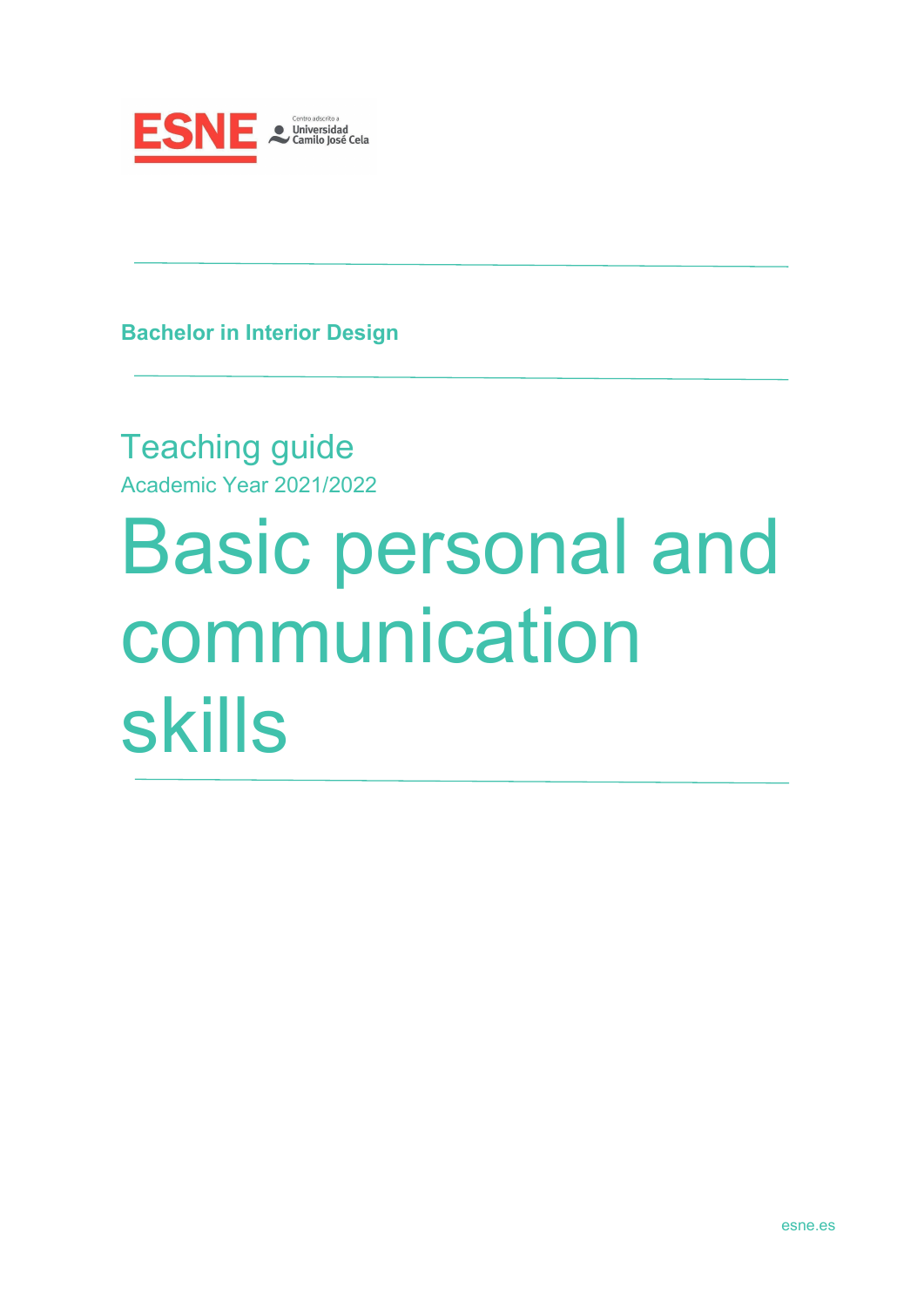

### Subject information

**Title** Bachelor in Interior Design

### **Module**

Language

ECTS Credits

6

**Type** Basic

### **Subject** Basic personal and communication skills

#### **Code** 3641

### Year First

### **Semester** Annual

Learning On-site learning

**Lecturer** Chloe Sharpe

Language English

# Subject Lecturer

#### **Lecturer** Chloe Sharpe

#### **Contact** chloe.sharpe@esne.es

### Academic tutorials

For any enquiries regarding the subject, students can contact the lecturer by email or during their office hours.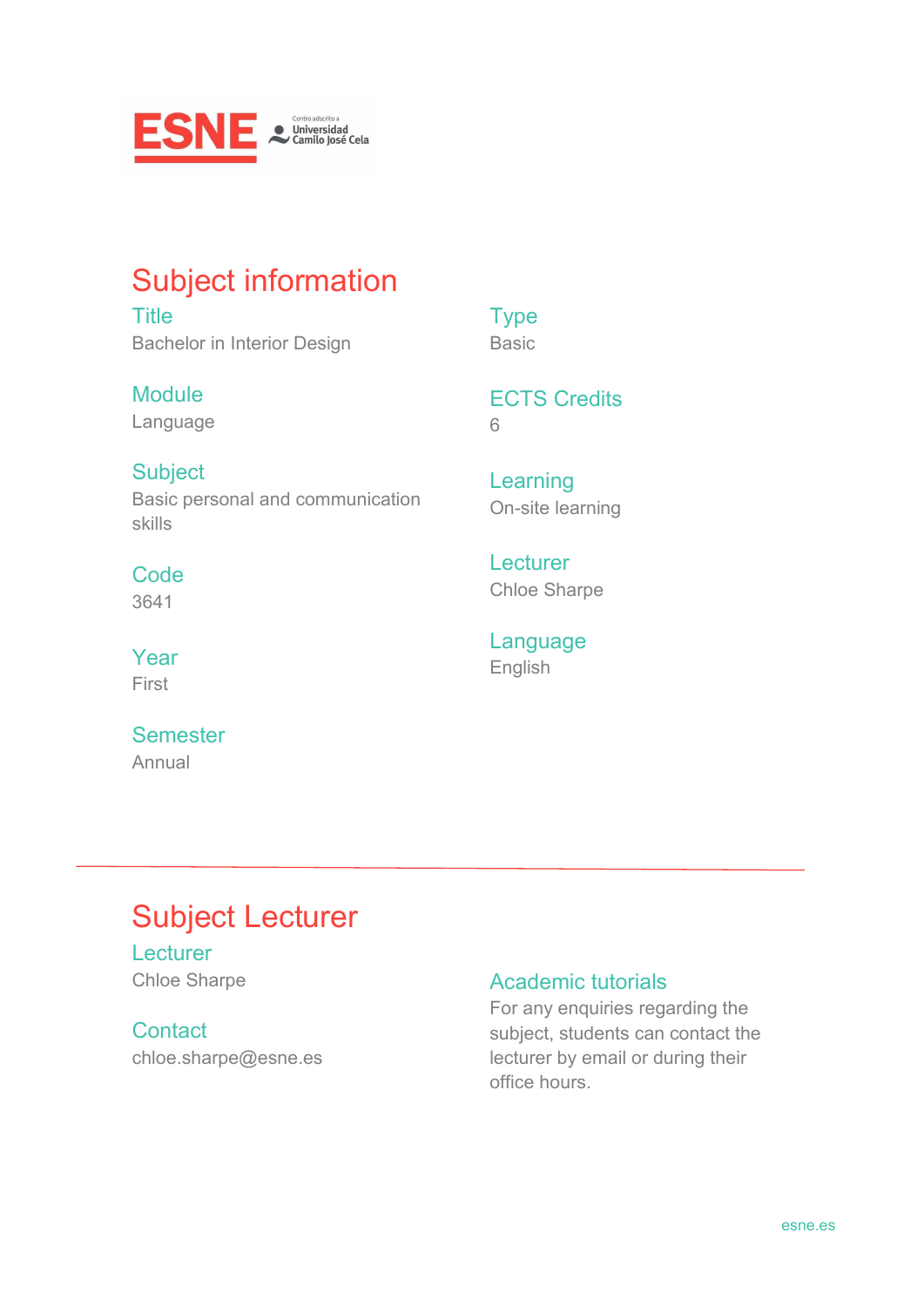

### Pre-requisites

**Essential** Specific requirements of the curriculum. Recommended

A minimum B2 level in general English.

### Subject contribution to the Curriculum

### Field of knowledge of the subject

This subject belongs to the language module and constitutes one of the subjects of basic training.

#### Interdisciplinary relation with other subjects from the curriculum

The subject "Basic personal and communication skills" is focused on the acquisition and improvement of the four communicative skills: listening comprehension, reading comprehension, oral production and production of written texts. As an interdisciplinary subject, it also trains students in language used in different areas of design. One of the objectives of education in English is its cross-cultural focus, which has a positive impact on students' personality and sense of identity. Learning about other cultures and exchanging information and ideas in another language is an enriching experience for students' overall training.

#### Professional motivation of the subject

English, recognised as the *lingua franca* of the 21st century, is important both in academic and business contexts. This makes it a very valuable language that facilitates interaction and cooperation between professionals of different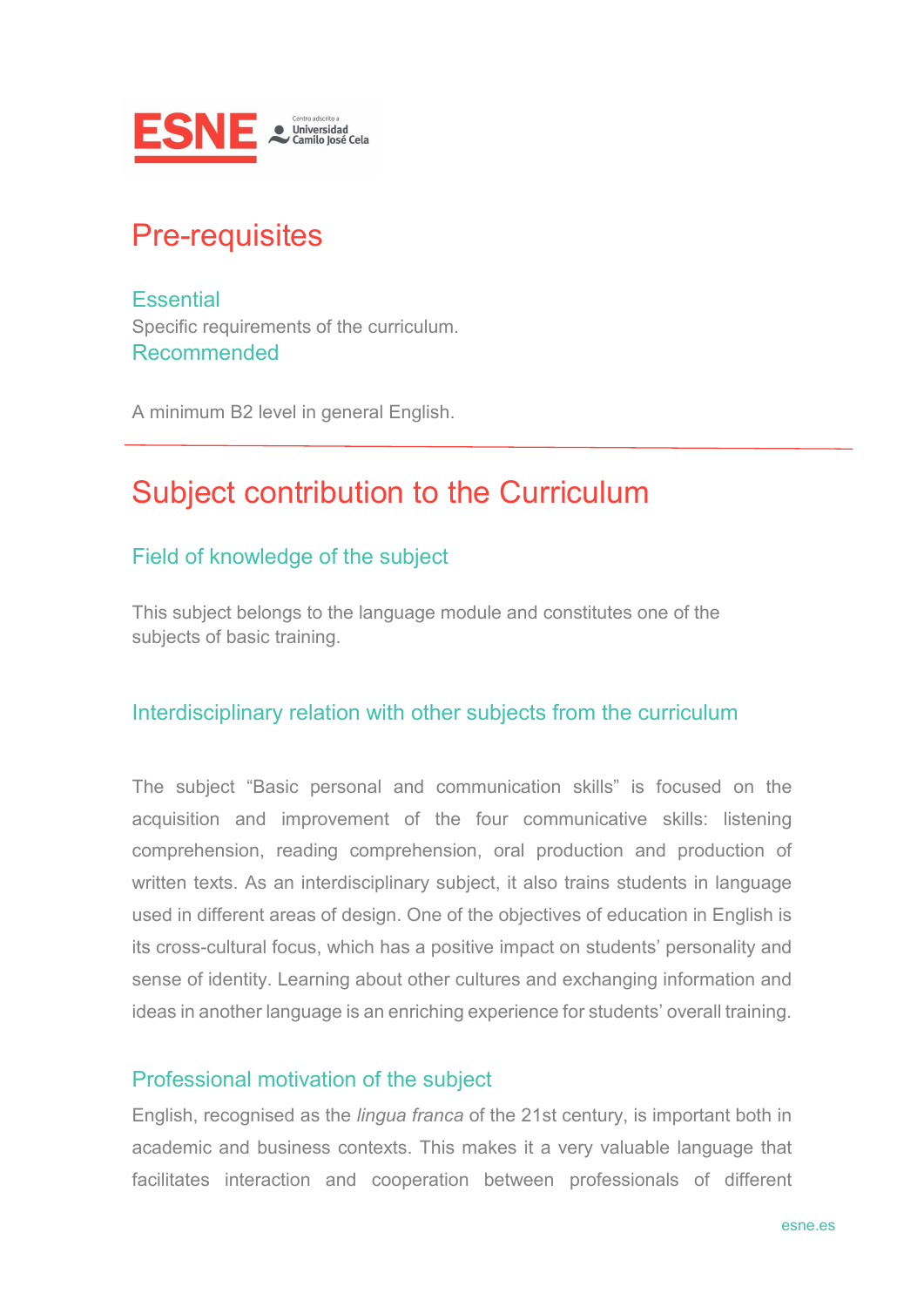

countries. The knowledge of English therefore improves the student's career prospects. Employers increasingly seek out people capable of working in multinational contexts. Given the internationalization of companies connected to design, the knowledge of English becomes a competitive advantage.

### Learning outcomes in relation to the competences developed through the subject General competences

### **CG08.** Show correct use of oral and written language in the Spanish and English languages in communication about interior design, reaching level B2 of the Common European Framework of Reference for Languages (CEFR).

### Specific competences

**CE18.** Present, orally and in writing in their own language or English, the technical, aesthetic and design decisions to justify the results of the work on aspects of interior design.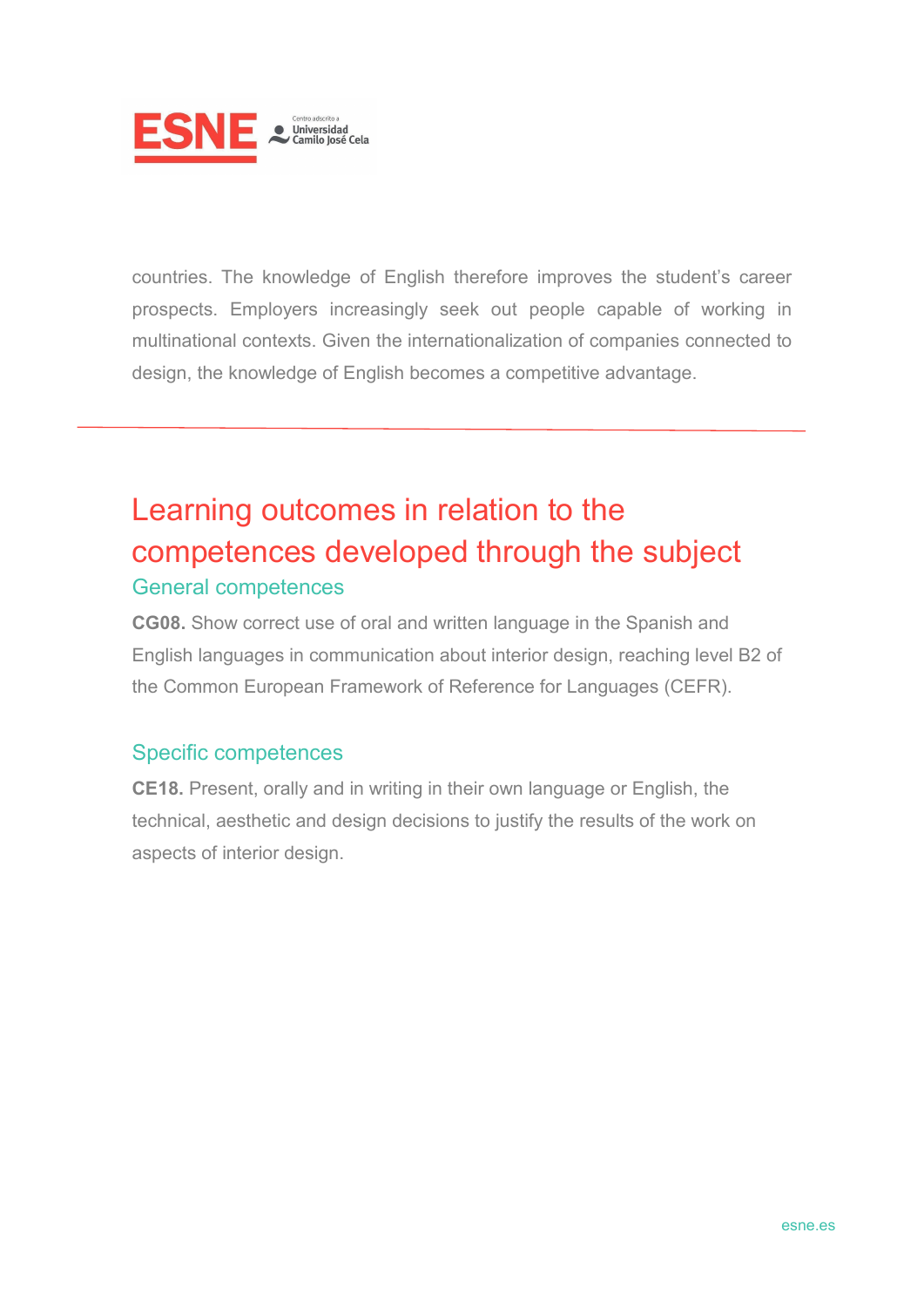

### Learning outcomes

#### By the conclusion of this course, students will understand/be able to:

- Communicate ideas, conclusions, problems and solutions to specialized and non-specialized audiences in a clear, concise and unambiguous way.
- Make use of a grammatical, sociolinguistic, discursive and strategic competence in the English language.
- Be able to better manage their expectations and resources.

### Contents / Syllabus / Units

### Brief description of the contents

- Communicative competence and production of oral and written texts
- Verbal and non-verbal communication skills
- Production techniques for specialized oral and written texts
- Personal Skills: self-knowledge, efficient use of time, team work

### **Syllabus**

- Question formation: grammar review.
- Question formation: surveys and questionnaires.
- Expressing numbers and statistics; pronunciation.
- Giving effective presentations.
- Discourse markers and signposting.
- Effective listening: note-taking and summarising information.
- Describing spaces: visual description and vocabulary.
- Writing good essays: theory, analysis of examples, and practice.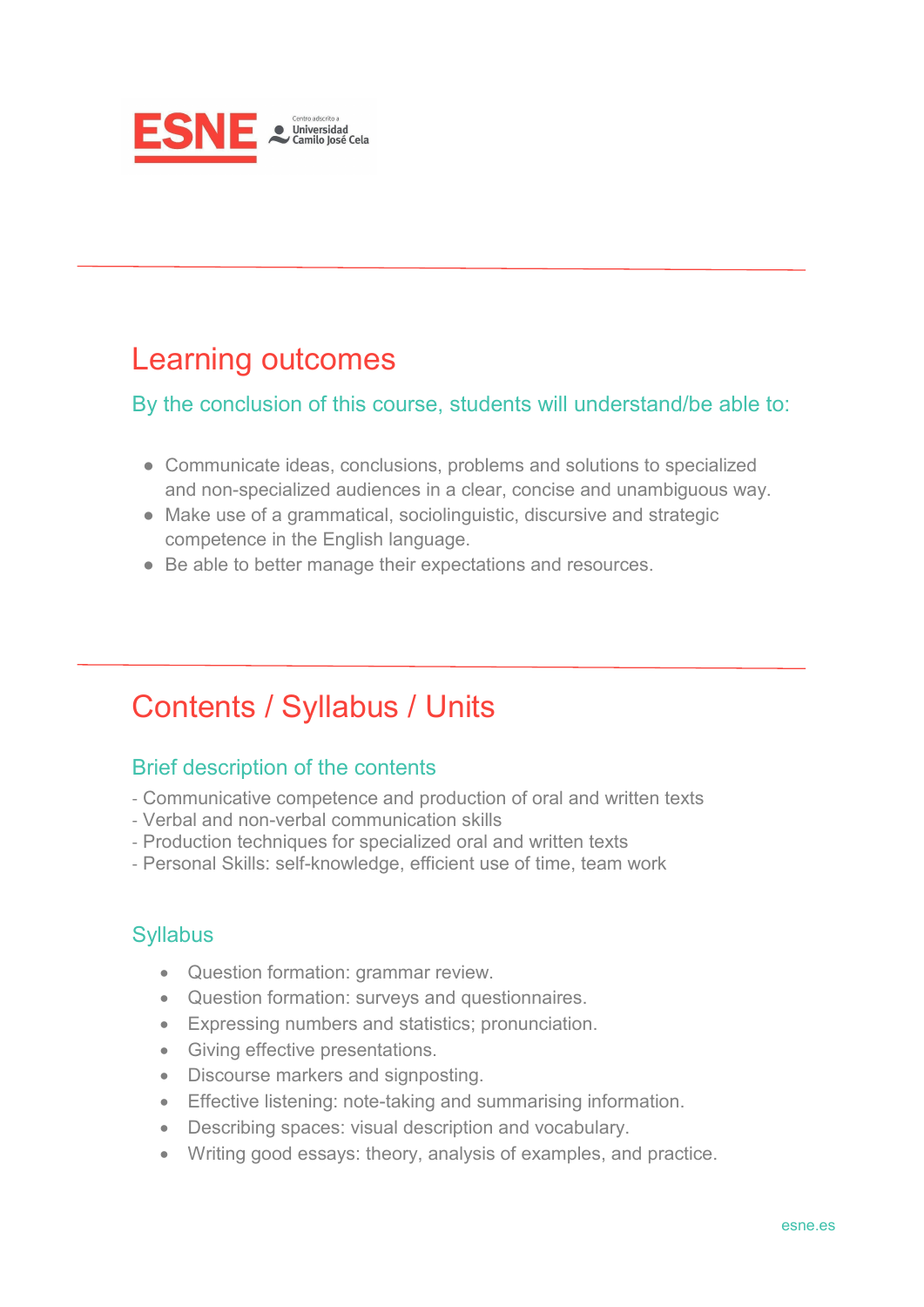

- Improving accuracy: false friends and common errors made by Spanish speakers.
- Writing formal and informal emails and letters.
- Written and oral proposals: making suggestions; using modal verbs.
- Effective reading: comprehension and summarising information in one's own words.
- Conversation practice: expressing agreement and disagreement.
- Writing reviews of books, films and exhibitions.
- Idioms about design and technology.
- Conversation practice: role-plays about design and technology.

### **Schedule**

| Units / Topics                                                                                                                                                     | Period         |
|--------------------------------------------------------------------------------------------------------------------------------------------------------------------|----------------|
| Course introduction<br>Question formation: grammar review<br>Question formation: surveys and questionnaires<br>Expressing numbers and statistics; pronunciation    | Sessions 1-4   |
| Giving effective presentations<br>Discourse markers and signposting<br>Effective listening: note-taking and summarising<br>information (1)                         | Sessions 5-7   |
| Coursework task 1: group presentations                                                                                                                             | Session 8      |
| Describing spaces: visual description and vocabulary<br>Writing good essays<br>Improving accuracy (1): false friends and common errors<br>made by Spanish speakers | Sessions 9-13  |
| Language review and partial exam                                                                                                                                   | Sessions 14-15 |
| Writing formal and informal emails and letters                                                                                                                     | Sessions 16-19 |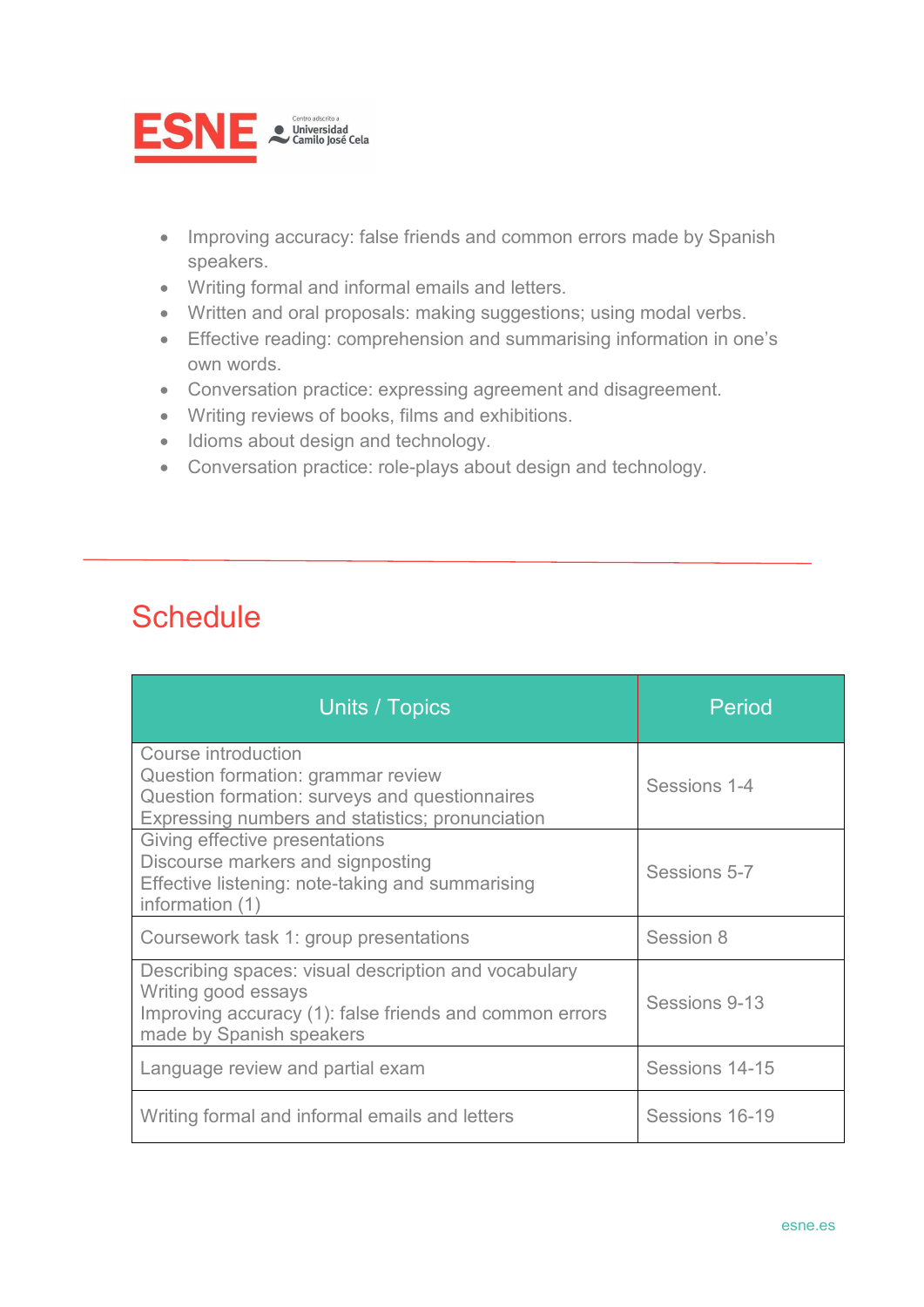

| Effective listening: note-taking and summarising<br>information $(2)$<br>Written and oral proposals                                                                                                                                                                                      |                |
|------------------------------------------------------------------------------------------------------------------------------------------------------------------------------------------------------------------------------------------------------------------------------------------|----------------|
| Coursework task 2: written assignment                                                                                                                                                                                                                                                    | Session 20     |
| Effective reading: comprehension and summarising<br>information in one's own words (1)<br>Conversation practice: expressing agreement and<br>disagreement<br>Writing reviews: books, films, exhibitions                                                                                  | Sessions 21-24 |
| Coursework task 3: individual assignment                                                                                                                                                                                                                                                 | Session 25     |
| Idioms about design and technology<br>Conversation practice: role-plays about design and<br>technology<br>Improving accuracy (2): false friends and common errors<br>made by Spanish speakers.<br>Effective reading: comprehension and summarising<br>information in one's own words (2) | Sessions 26-29 |
| Course review and exam preparation                                                                                                                                                                                                                                                       | Session 30     |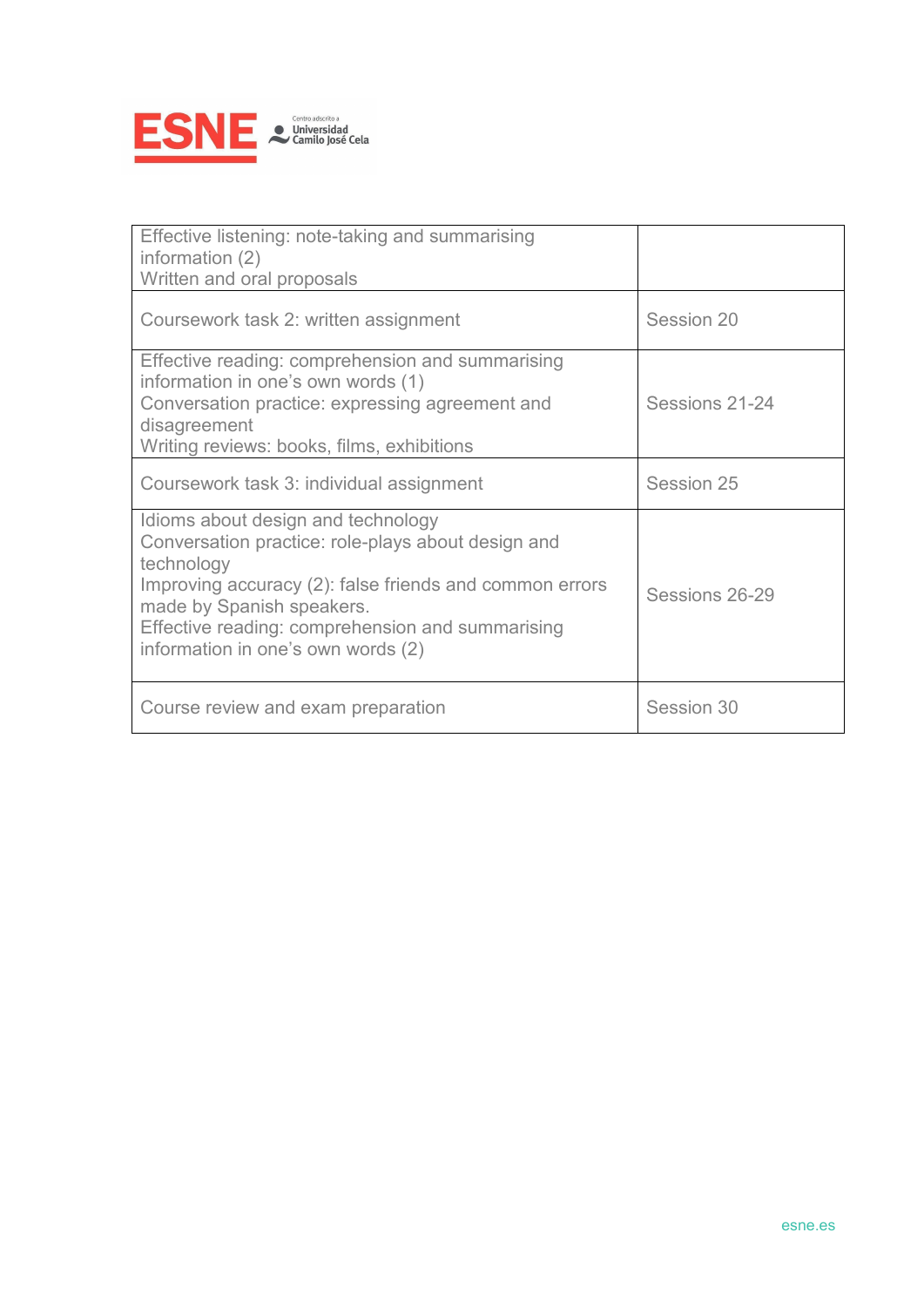

# Learning activities and teaching methodologies

| Learning activities                                                                                                                                                                                                                           | Teaching<br>Methodologies                                                                                                                                                                                                             | <b>Hours</b>   | % On-site |
|-----------------------------------------------------------------------------------------------------------------------------------------------------------------------------------------------------------------------------------------------|---------------------------------------------------------------------------------------------------------------------------------------------------------------------------------------------------------------------------------------|----------------|-----------|
| <b>Lectures</b><br>Face-to-face lessons<br>given by lecturers in-<br>class                                                                                                                                                                    | Lecture<br>The professor<br>introduces a topic to<br>teach concepts,<br>theories,  in the<br>classroom                                                                                                                                | 30             | 100       |
| <b>Workshops</b><br>In each subject,<br>projects or practical<br>cases where the<br>student must analyse<br>the information, detect<br>relevant aspects, make<br>decisions or propose<br>solutions to improve the<br>situation, are proposed. | <b>Work-based learning</b><br>and/or case studies<br>The teacher proposes<br>projects or practical<br>cases for students to<br>20<br>analyse and solve<br>them, applying the<br>contents previously<br>learned.                       |                | 100       |
| <b>Seminars</b><br>Students contribute<br>with their experiences,<br>share knowledge and<br>initiate constructive<br>discussions                                                                                                              | <b>Collaborative learning</b><br>through debates<br>The professor raises<br>issues for students to<br>discuss, contribute with<br>their ideas or<br>experiences, and<br>propose solutions and<br>share knowledge in the<br>classroom. | 10             | 100       |
| <b>Tutorials</b>                                                                                                                                                                                                                              | The tutor solves<br>questions on matters<br>already discussed In<br>class                                                                                                                                                             | 10             | $\Omega$  |
| <b>Final exam</b>                                                                                                                                                                                                                             | Final exam                                                                                                                                                                                                                            | $\overline{4}$ | 100       |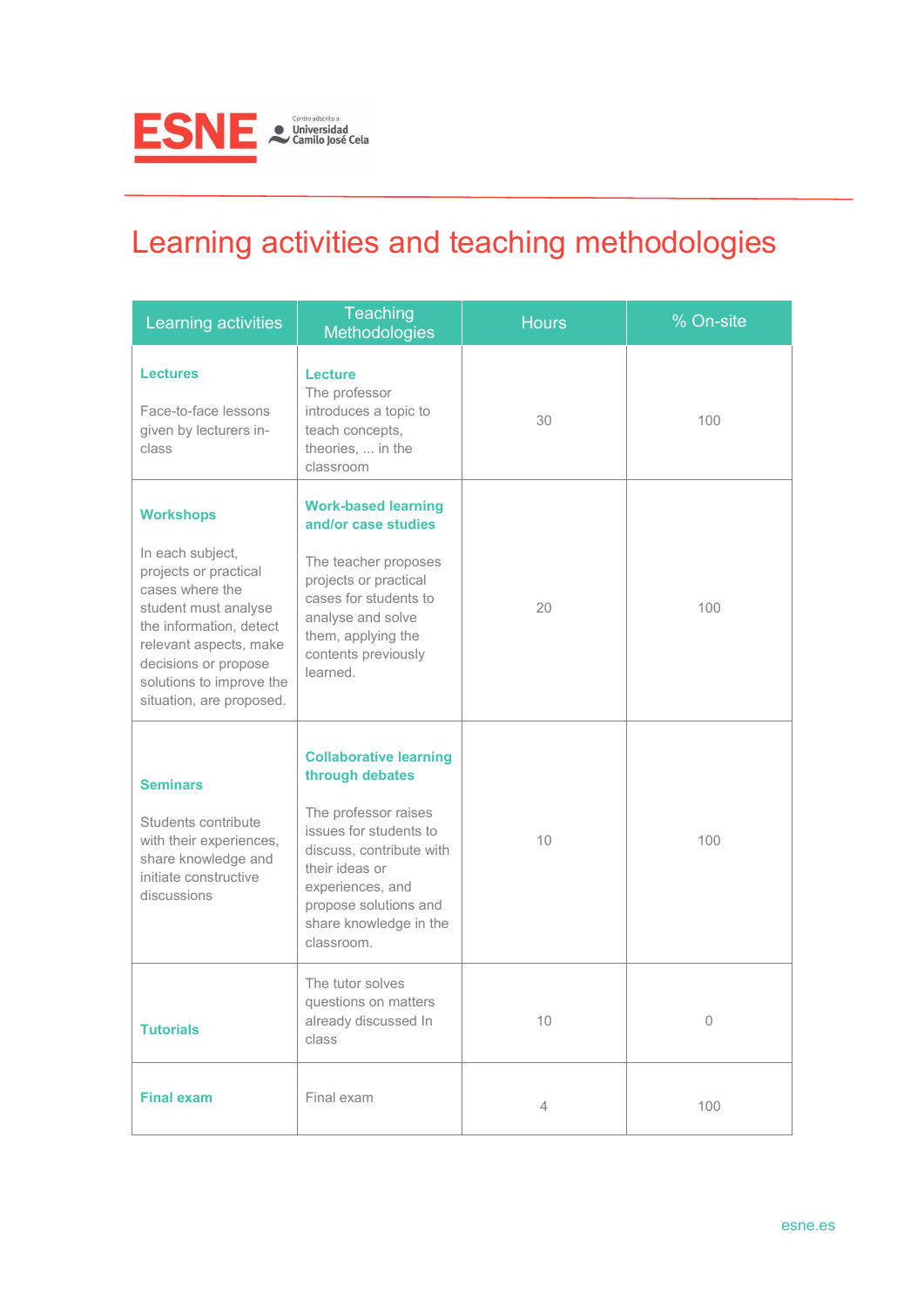

| Student's personal<br>learning through the<br>study of the subject's<br><b>Autonomous work</b><br>contents and the<br>reading and analysis of<br>complementary<br>materials | 76 |  |
|-----------------------------------------------------------------------------------------------------------------------------------------------------------------------------|----|--|
|-----------------------------------------------------------------------------------------------------------------------------------------------------------------------------|----|--|

# Learning Assessment

| <b>Assessment activities</b>             | Assessment criteria                                | Weight |
|------------------------------------------|----------------------------------------------------|--------|
| Work completed or case<br>studies        | Activities carried out on time.<br>Objectives met. | 40%    |
| Final exam                               | Exam marking                                       | 50%    |
| Participation in seminars                | Interest and participation in the<br>subject.      | 5%     |
| Assistance and<br>participation in class | Interest and participation in the<br>subject.      | 5%     |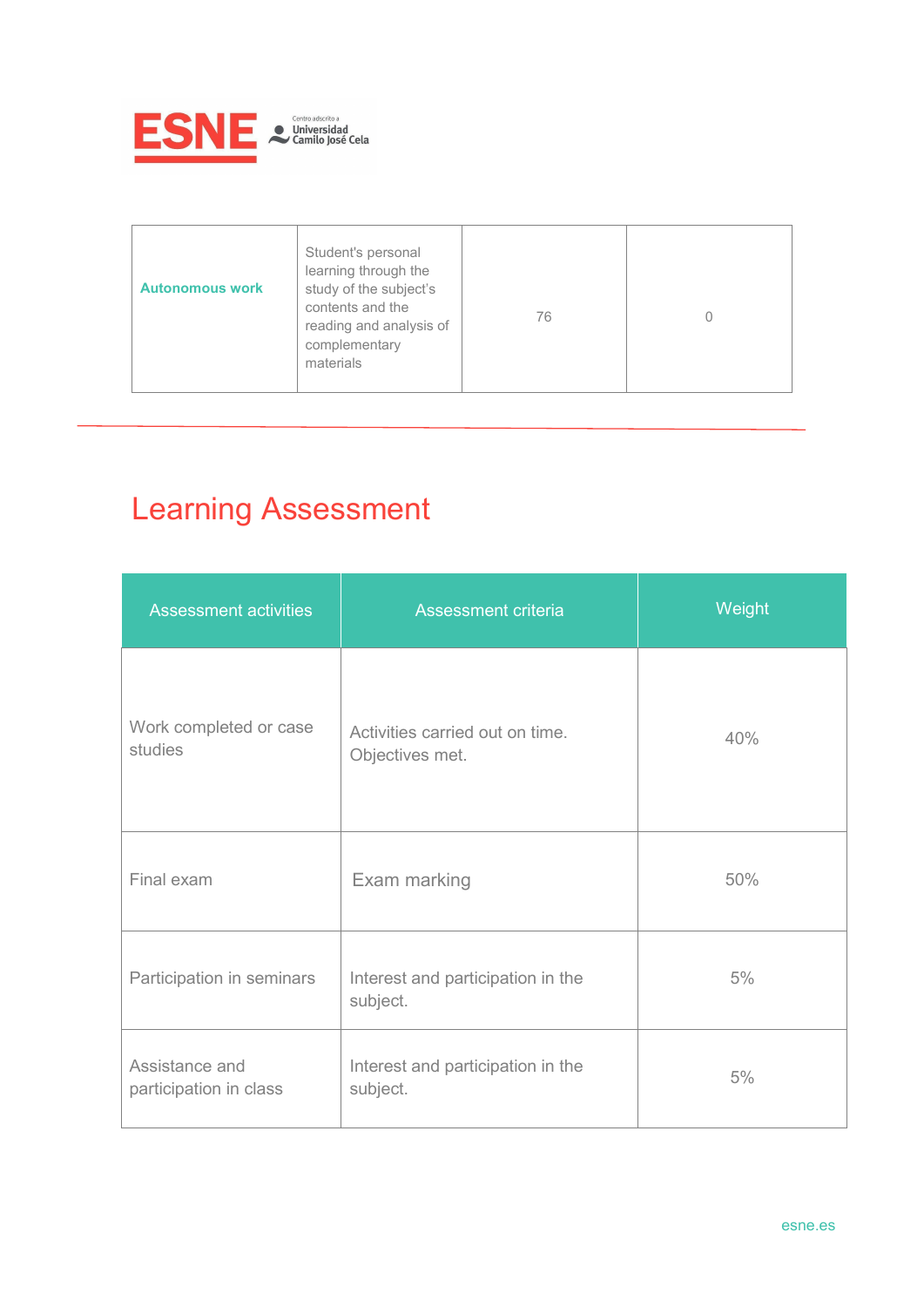

#### General assessment criteria

Students' grades will be calculated as follows:

- Active class participation (classes plus seminars). 10%
- Coursework. Assignments and practical exercises done during the course.  $40%$
- Exams. There will be a combination of partial and final exams. 50%

#### **Attendance**

Class attendance is compulsory. It is only possible for students with 80% attendance or more to take the exams in the first call (*convocatoria ordinaria*). If students miss classes, they do not need to justify their absence. This means that all students who miss 20% of classes or more must present themselves at the second call (*convocatoria extraordinaria*).

The Director/Coordinator of the degree may consider exceptional circumstances and these must be approved by the Academic Management of ESNE.

Students must be punctual at the start of classes. The lecturer may deny entry to students who arrive more than 10 minutes late.

#### **1st call assessment**

- In the first call assessment, students must hand in all their coursework assignments on time, and pass them all. If a piece of work is not submitted, the student will fail the subject.
- All coursework assignments must be submitted for an average grade to be calculated. If this is not the case, the student may only take the exam in the second call.
- Assignments must be submitted on time. If the lecturer exceptionally allows late submission, the maximum possible grade will be 7.
- In group work, the grade will be individual for each student. Students will be graded individually on their knowledge of the subject, effort, presentation, etc.
- If a student obtains a grade of less than 4.5 in an exam or task, an average grade will not be calculated, and the student must take the  $2<sup>nd</sup>$  call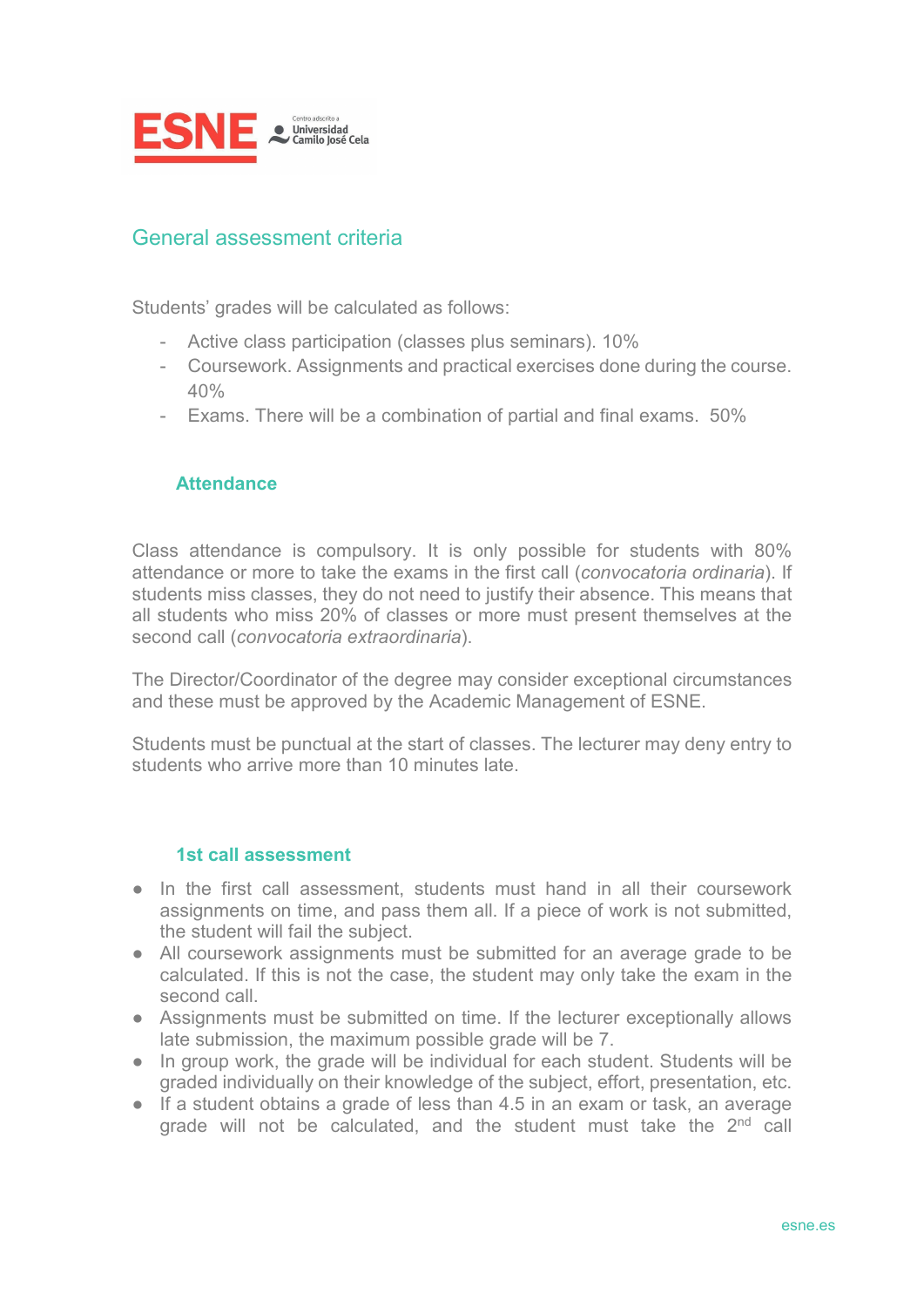

assessment. However, for the student to pass the whole subject, the final grade must be 5 or above.

#### **2nd call assessment**

- Students who do not pass the first call must take the exam in the second call. This exam will cover all the material studied during the course.
- In this second call assessment, the mark for "attitude and participation" will be the same as in the first call.
- In this second call assessment, students must present all the coursework that was not presented in the first call assessment.

### **Bibliography**

#### Basic bibliography

- Folse, K. and T. Pugh, (2015). *Great Writing*. 3rd edition. Heinle-Cengage Learning.
- Hewings, M. (2013). *Advanced Grammar in Use.* Cambridge: Cambridge University Press.

#### Additional reading

- Leech, G., Cruickshank, B. and Ivanic, R. (2001). *An A-Z of English Grammar and Usage*. 2nd edition. Harlow: Longman/Pearson.
- McCarthy, M. and O'Dell, F. (2001). *English Vocabulary in Use Upper-Intermediate.* Cambridge: Cambridge University Press.
- McCarthy, M. and O'Dell, F. (2008). *Academic Vocabulary in Use*. Cambridge: Cambridge University Press.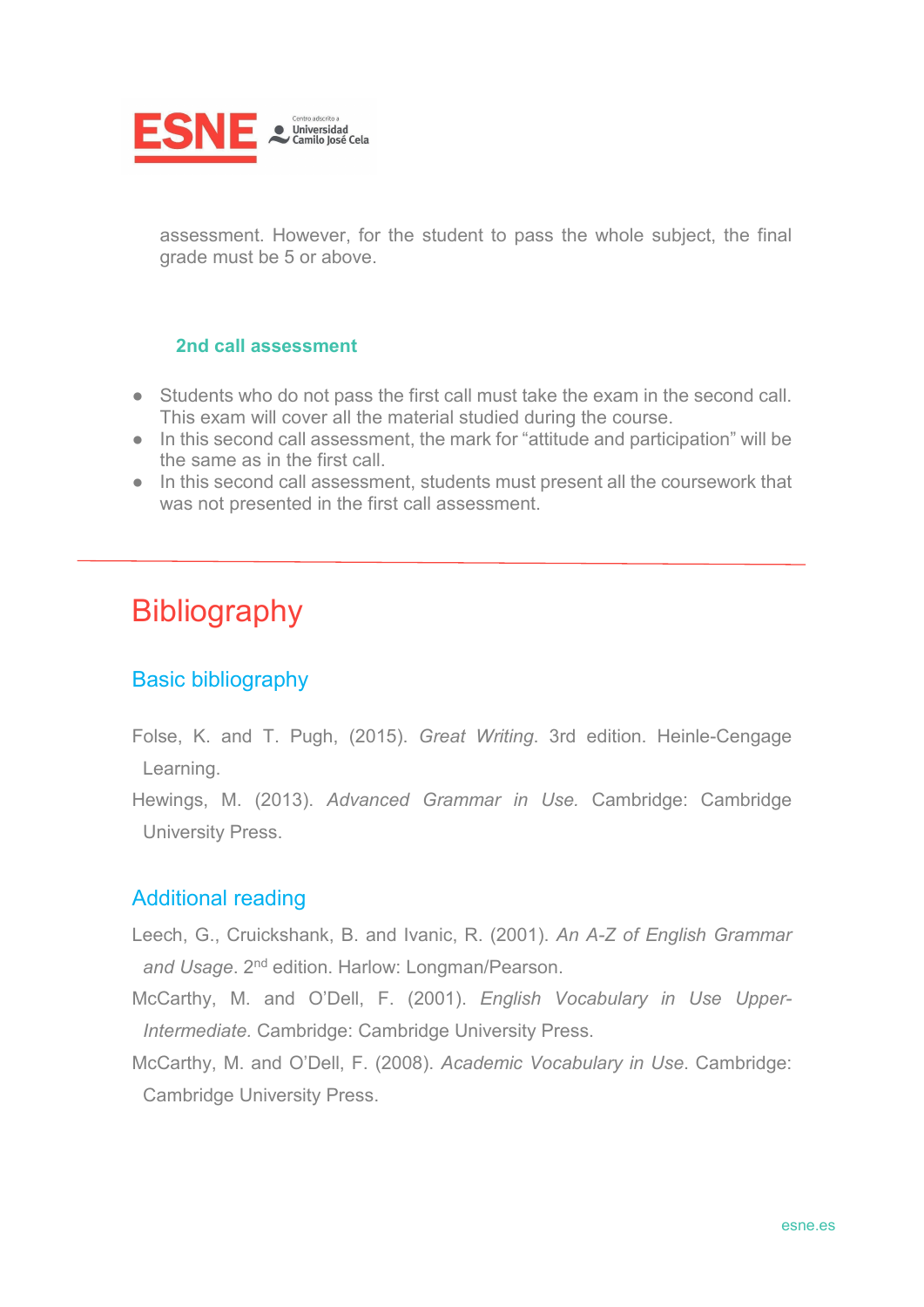

McCarthy, M. and O'Dell, F. *Vocabulary in Use* (Intermediate). Cambridge: Cambridge University Press.

McCarthy, M. and O'Dell, F. *English Collocations in Use* (Intermediate) Cambridge: Cambridge University Press.

McCarthy, M. and O'Dell, F. *English Idioms in Use*. Cambridge: Cambridge University Press.

Murphy, R. (2005). *English Grammar in Use*. Book with Key and CD-Rom. Cambridge: Cambridge University Press.

Peters, P. (2004) *The Cambridge Guide to English Usage.* Cambridge: Cambridge University Press.

- Seely, J. (2009). *Oxford A-Z of Grammar and Punctuation.* Oxford: Oxford University Press.
- Seely, J. (2005). *Oxford Guide to Effective Writing and Speaking*. Oxford: Oxford University Press.
- Swan, M. (2005). *Practical English Usage (3rd edition).* Oxford: Oxford University Press.

### **Comments**

Plagiarism in coursework or exams will result in a grade of 0. Students will fail the assessment call automatically.

Students must always respect the intellectual property of authors. The work of others must always be accurately acknowledged and referenced.

In exams, students may not make use of unauthorised material. Students who do so will be given a grade of 0 and they will fail the assessment call automatically.

Students are allowed four first assessment calls (*primeras convocatorias/ convocatorias ordinarias*) to pass the subject, plus another two second